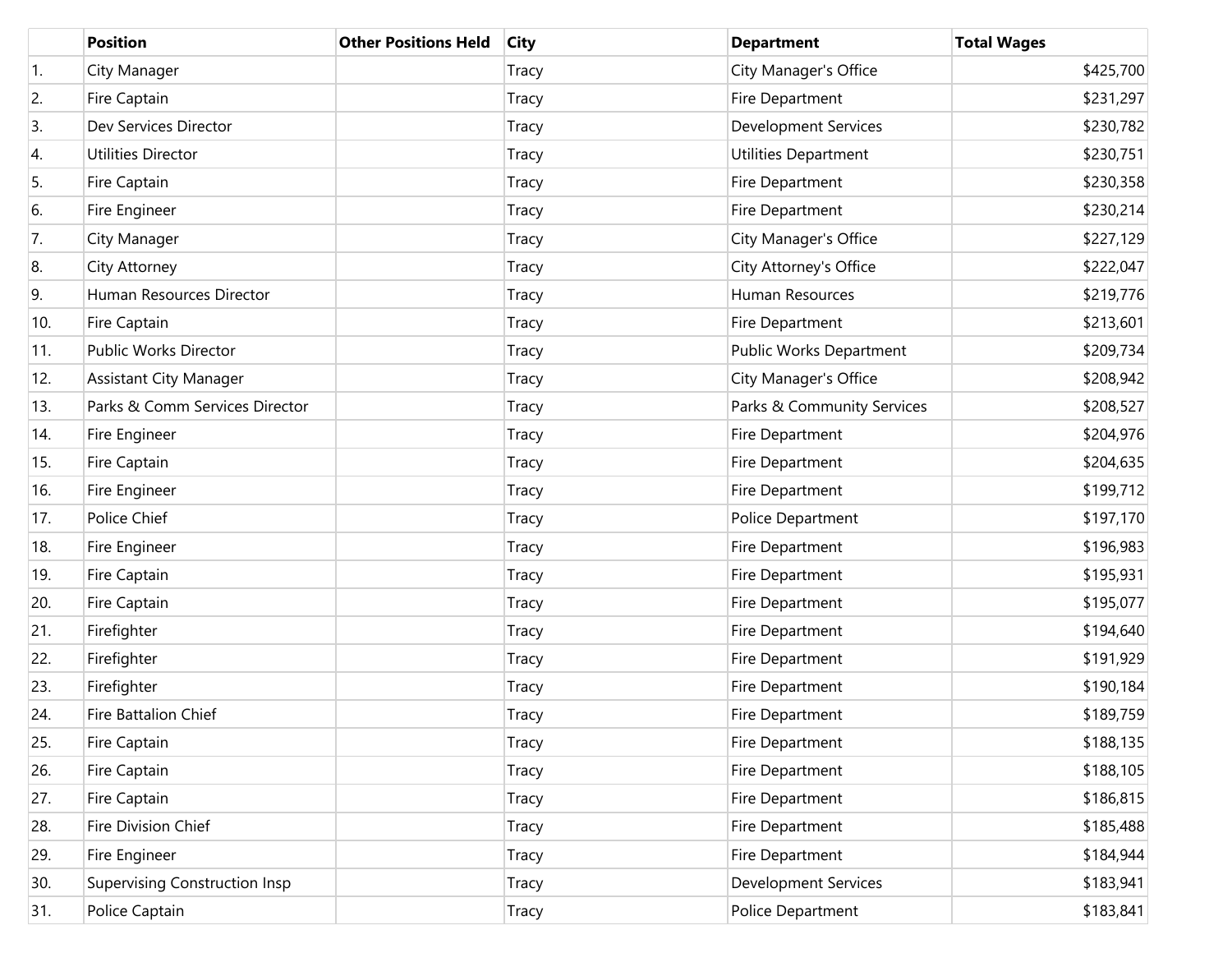| 32. | Police Captain                              | Tracy        | Police Department           | \$182,866 |
|-----|---------------------------------------------|--------------|-----------------------------|-----------|
| 33. | <b>Building Official</b>                    | Tracy        | <b>Development Services</b> | \$180,650 |
| 34. | Fire Engineer                               | <b>Tracy</b> | Fire Department             | \$179,346 |
| 35. | Police Corporal                             | <b>Tracy</b> | Police Department           | \$178,829 |
| 36. | Police Lieutenant                           | <b>Tracy</b> | Police Department           | \$178,523 |
| 37. | Fire Captain                                | <b>Tracy</b> | Fire Department             | \$177,160 |
| 38. | Fire Engineer                               | <b>Tracy</b> | Fire Department             | \$176,166 |
| 39. | Firefighter/Paramedic                       | <b>Tracy</b> | Fire Department             | \$175,139 |
| 40. | <b>Assistant Dir Dev Services</b>           | <b>Tracy</b> | <b>Development Services</b> | \$174,503 |
| 41. | Firefighter                                 | <b>Tracy</b> | Fire Department             | \$174,232 |
| 42. | Police Sergeant                             | <b>Tracy</b> | Police Department           | \$173,776 |
| 43. | Fire Captain                                | <b>Tracy</b> | Fire Department             | \$172,468 |
| 44. | Fire Captain                                | <b>Tracy</b> | Fire Department             | \$172,302 |
| 45. | Firefighter/Paramedic                       | <b>Tracy</b> | Fire Department             | \$171,162 |
| 46. | Fire Captain                                | <b>Tracy</b> | Fire Department             | \$170,981 |
| 47. | <b>Police Support Operations</b><br>Manager | <b>Tracy</b> | Police Department           | \$170,858 |
| 48. | <b>Utility Operator</b>                     | <b>Tracy</b> | Utilities Department        | \$170,738 |
| 49. | Fire Battalion Chief                        | <b>Tracy</b> | Fire Department             | \$170,314 |
| 50. | Fire Battalion Chief                        | <b>Tracy</b> | Fire Department             | \$169,777 |
| 51. | Fire Engineer                               | <b>Tracy</b> | Fire Department             | \$169,200 |
| 52. | Police Sergeant                             | <b>Tracy</b> | Police Department           | \$167,666 |
| 53. | Fire Engineer                               | <b>Tracy</b> | Fire Department             | \$167,234 |
| 54. | Fire Engineer                               | Tracy        | Fire Department             | \$166,643 |
| 55. | Fire Engineer                               | <b>Tracy</b> | Fire Department             | \$166,395 |
| 56. | Fire Engineer                               | <b>Tracy</b> | Fire Department             | \$164,528 |
| 57. | Police Sergeant                             | Tracy        | Police Department           | \$164,378 |
| 58. | Firefighter                                 | Tracy        | Fire Department             | \$164,256 |
| 59. | Assistant Dir Ds/City Engineer              | Tracy        | <b>Development Services</b> | \$162,975 |
| 60. | Fire Engineer                               | Tracy        | Fire Department             | \$162,216 |
| 61. | Fire Division Chief                         | Tracy        | Fire Department             | \$162,208 |
| 62. | Fire Captain                                | Tracy        | Fire Department             | \$161,920 |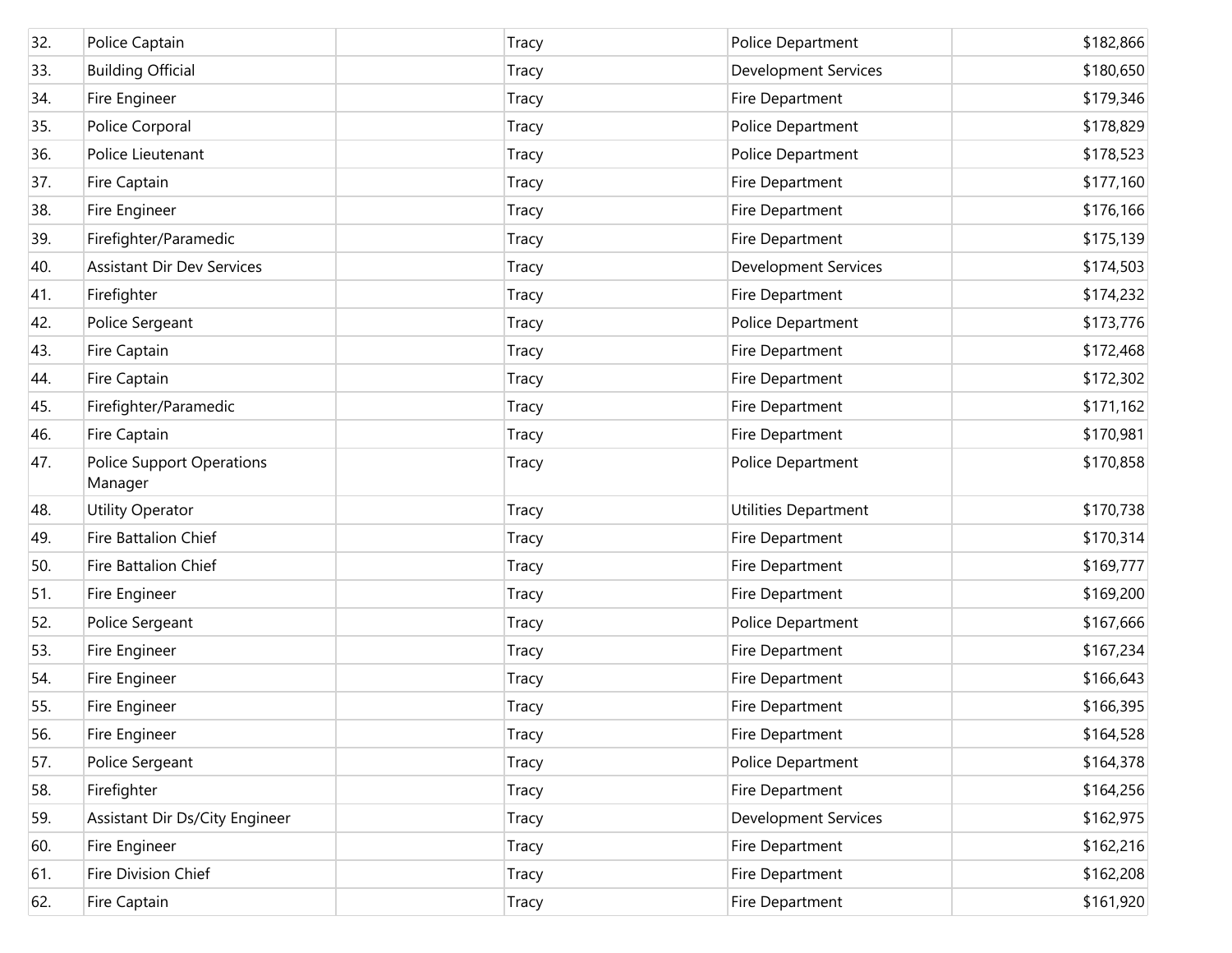| 63. | Fire Captain                    | Tracy        | Fire Department             | \$161,557 |
|-----|---------------------------------|--------------|-----------------------------|-----------|
| 64. | Firefighter                     | Tracy        | Fire Department             | \$160,958 |
| 65. | Police Sergeant                 | <b>Tracy</b> | Police Department           | \$160,368 |
| 66. | Fire Engineer                   | <b>Tracy</b> | Fire Department             | \$159,107 |
| 67. | Police Lieutenant               | <b>Tracy</b> | Police Department           | \$158,542 |
| 68. | <b>Finance Division Manager</b> | Tracy        | Finance Department          | \$158,151 |
| 69. | Police Sergeant                 | <b>Tracy</b> | Police Department           | \$157,387 |
| 70. | Fire Engineer                   | Tracy        | Fire Department             | \$156,692 |
| 71. | Senior Civil Engineer           | <b>Tracy</b> | Utilities Department        | \$155,923 |
| 72. | Police Lieutenant               | Tracy        | Police Department           | \$154,700 |
| 73. | Fire Captain                    | <b>Tracy</b> | Fire Department             | \$154,686 |
| 74. | Firefighter                     | <b>Tracy</b> | Fire Department             | \$154,111 |
| 75. | Senior Civil Engineer           | <b>Tracy</b> | <b>Development Services</b> | \$153,950 |
| 76. | Police Lieutenant               | <b>Tracy</b> | Police Department           | \$153,824 |
| 77. | Police Sergeant                 | <b>Tracy</b> | Police Department           | \$153,039 |
| 78. | Division Manager 2-Tmmbu        | Tracy        | <b>Cultural Arts</b>        | \$152,335 |
| 79. | Fire Captain                    | <b>Tracy</b> | Fire Department             | \$152,229 |
| 80. | Fire Captain                    | Tracy        | Fire Department             | \$150,329 |
| 81. | Firefighter                     | <b>Tracy</b> | Fire Department             | \$150,327 |
| 82. | Senior Civil Engineer           | <b>Tracy</b> | <b>Development Services</b> | \$149,980 |
| 83. | Police Corporal                 | <b>Tracy</b> | Police Department           | \$149,425 |
| 84. | Police Officer                  | <b>Tracy</b> | Police Department           | \$147,722 |
| 85. | Police Officer                  | Tracy        | Police Department           | \$146,954 |
| 86. | Police Officer                  | <b>Tracy</b> | Police Department           | \$146,206 |
| 87. | Fire Engineer                   | <b>Tracy</b> | Fire Department             | \$146,039 |
| 88. | Finance Director                | Tracy        | Finance Department          | \$144,195 |
| 89. | Fire Captain                    | <b>Tracy</b> | Fire Department             | \$144,158 |
| 90. | Police Corporal                 | <b>Tracy</b> | Police Department           | \$143,308 |
| 91. | Firefighter/Paramedic           | <b>Tracy</b> | Fire Department             | \$142,369 |
| 92. | Fire Captain                    | <b>Tracy</b> | Fire Department             | \$141,772 |
| 93. | Police Officer                  | <b>Tracy</b> | Police Department           | \$141,563 |
| 94. | Police Sergeant                 | <b>Tracy</b> | Police Department           | \$140,807 |